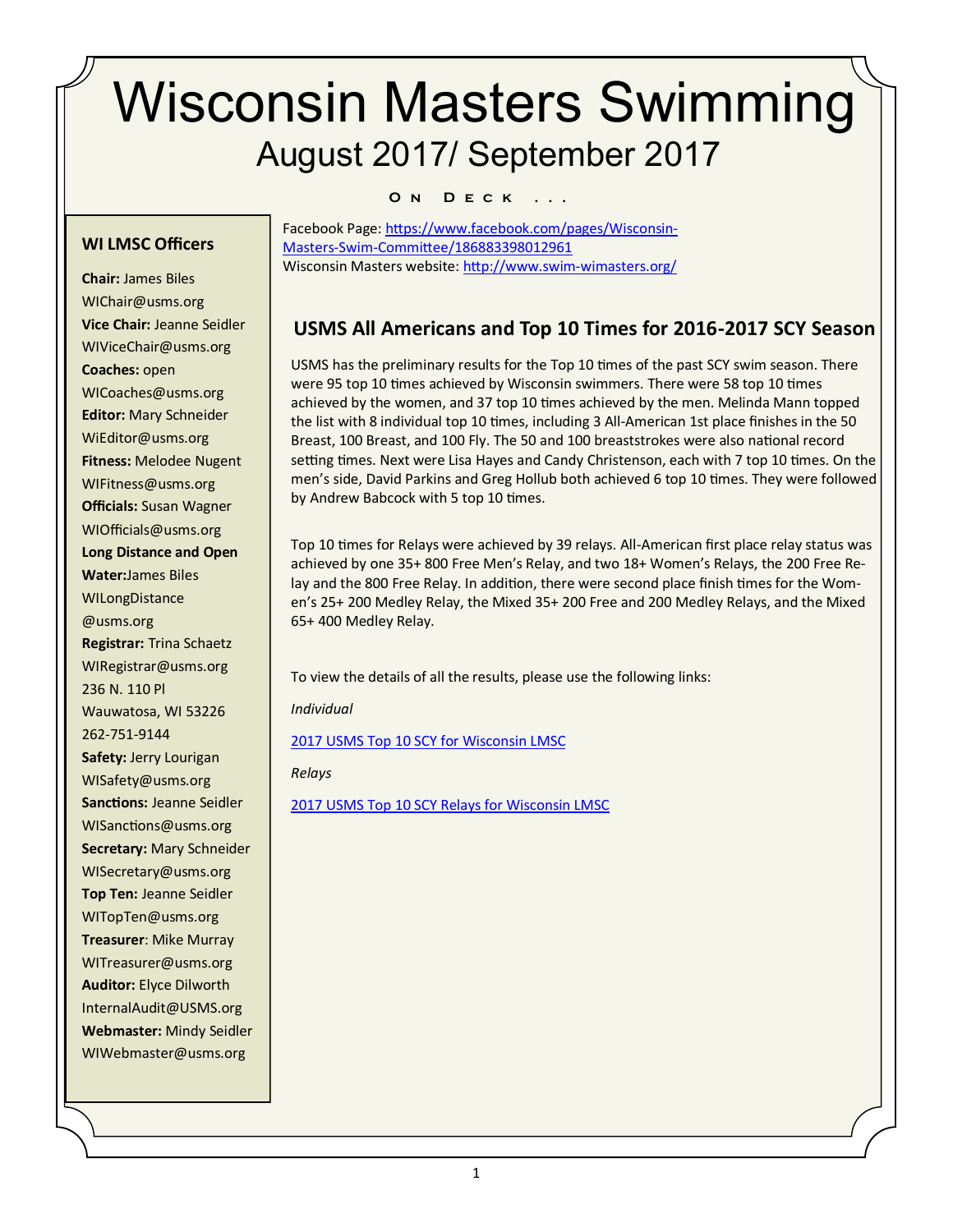# **Final Summaries of SCY Season**

### **McFarland SCM Meet**

by Steve Justinger

Forty-three swimmers registered for the Short Course Meters swim meet on April 22, 2017. The swim meet was held in the Angie O'Donnell Aquatic Center at the McFarland High School. The swimmers ranged from fresh faced newcomers to wrinkled veterans. The McFarland Masters were especially well represented, and accounted for half of the records set. Congratulations to record setters: Max, Ryan, Derrick, Brandon, Jenny, Rachel, Jason, David, Carl, Gary, and Fred. Thanks to all participants.

## **Coach Wrap-Up of SCY Nationals in Riverside, CA**

by Fred Russell, WMAC National Coach

The (39) swimmers that competed the weekend of April 27-30, 2017 raced to a Fourth place in the Combined Regional Team category with the women taking Second and the men Fifth in their divisions!

The team scored 847 points with nearly everyone involved individually or on relays. The top five scoring leaders for the ladies included: Nancy Krampitz (51) points, Ashley Bolin (48) points, Lisa Hayes (46)points, Trina Schaetz (41) points, and Leah Schneider (40) points. The men were led by: Dave Parkins (39) points, Andrew Babcock (36) points, Daryl Stich (29) points, Tom Grisa (20) points, and Larry Mueller (16) points.

The 2017 WMAC National Champion list included: Lisa Hayes 45-49 Mile Ashley Bolin 25-29, 1000 Freestyle John Bauman 85-89, 50 Breaststroke Dave Parkins 35-39, 50 Breaststroke Leah Schneider 30-34, 200 Butterfly

The Relay Champion list included:

| 18+Women's 200 Free Relay | 35+Mixed Medley Relay |
|---------------------------|-----------------------|
| Ashley Bolin              | Dave Parkins          |
| Ellie Meinholz            | Trina Schaetz         |
| Leah Schneider            | Andrew Babcock        |
| Marissa Yontz             | Erin Schneider        |
|                           |                       |

From the coaching perspective, this was a solid group with swimmers from multiple programs well prepared and ready to swim at a National level. This team supported one another while doing a good job taking care of personal preparation and recovery. This competition started with top distance swims on Thursday and continued right through the closing 50 Breaststrokes on Sunday! Many swimmers had "Masters life time bests."

A few final coaching observations:

1) The three swimmers that did the "Ironman combination" of the mile and 1,000 free,

Lauren Jensen, Andrea Gableman and Larry Mueller were incredible.

- 2) Peter Allen showed a resurgence and even a relay medal on an 18+ relay!
- 3) Andrew Babcock's 200 free/200 fly double was successful!
- 4) John Bauman swam and won the 50 Breast.
- 5) The (30) and under crew of Ashley Bolin, John Henry Dasinger, Andrea Gableman, Carl Kaiser, Ellie Meinholz, Maddie O'Keefe, Adam Trafton and Marissa Yontz were super racers and teammates.
- 6) Tim Anderson, Cindy Buteyn, Richie Fischer, Barb Lemm all "medaled" in their first Nationals.
- 7) Julie Van Cleave's fist pump after her great mile was special!

(continued on page 3)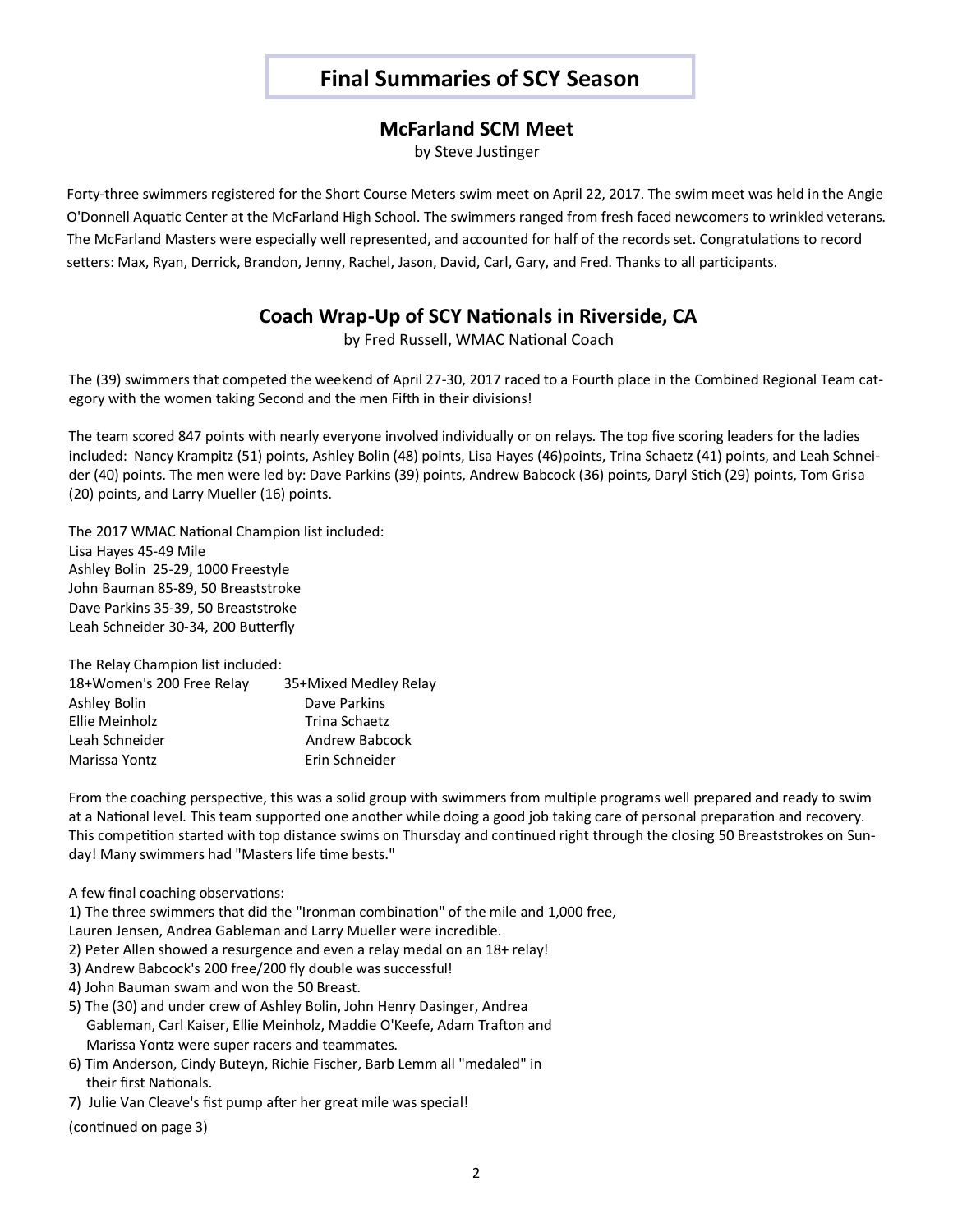(Wrap-up of Master Nationals continued from page 2)

- 8) Bobby Wu was a great team photographer and swam best times!
- 9) "Auntie Chris" Stich had some nice races (after injury) and helped counsel our younger ladies. Husband Daryl scores the (29) points.
- 10) Sue Bonis "medaled" after a tough health year.
- 11) Jane Dillon Stuart had a solid meet, faster than the previous year scoring (20) points!
- 12) Tom Grisa had his best Nationals scoring (20) points and having his best finishes.
- 13) Erin Schneider anchored the National Champion Mixed 35+ 200 Medley. Close finish!
- 14) My "peeps" Clark Knuth, Mike Murray and Larry Mueller "medaled" individually!
- 15) Mary Schneider had her fastest Nationals.
- 16) Jen May had her best 1000 Free by (20) seconds and a 100 Breast time that was faster than her high school time!
- 17) Lisa Hayes wins the mile in her first National swim!
- 18) Shelley McCarthy takes 4th in her first ever 400 IM!
- 19) Mark Pfalzgraff had a strong meet and swam on two State Record Relays!
- 20) Mark Steinhafel's solid 100 Free and State Record Relays.
- 21) Trina Schaetz set a new State Record in the 100 IM and had great relay splits.
- 22) Nancy Kranpitz led all scorers at the meet showing the youngsters how to compete!

I want to thank this team for making time for this meet and being part of the team. I enjoyed working, swimming and getting to know everyone!

## **National Senior Olympics, Birmingham, AL June 5-7**

A small contingency of Wisconsin Masters swimmers participated in the National Senior Olympics in Birmingham, AL in early June. Candy Christenson, Jane Dillon-Stewart, Bill Payne, and Mary Schneider, all took the journey to participate in the games, after qualifying at the Wisconsin Senior Olympics. This was another opportunity to swim in a championship meet, in a wonderful pool. The community responded by providing volunteers to help register athletes and run the games. The swimming portion of the games ran smoothly, thanks to all the volunteers. Each of the Wisconsin swimmers placed in multiple events, with first place finishes by Bill Payne in the 50 yd Fly, and Jane Dillon-Stewart in the 100 yd IM. The next Wisconsin Senior Olympics will be held Sept 10, at the Shorewood pool. This year and 2018 will be qualifying years for the next National Senior Olympics held in Albuquerque, NM, in 2019. Ages 50 and up are able to participate in the games.



Left: Mary Schneider and Candy Christenson

## **Best of Luck to the 2017 LCM National Team**

There are 45 Wisconsin Masters swimmers who will be participating in the LCM USMS National Meet held in Minneapolis, MN, August 2-6. Many of the swimmers are new to participating in a national meet, and come from many areas of the state. You can follow the action by viewing results at the 2017 LCM results found here [http://www.usms.org/content/nationals.](http://www.usms.org/content/nationals) The team will be coached by Fred Russell, who has coached the national team for a number of years. Go WMAC!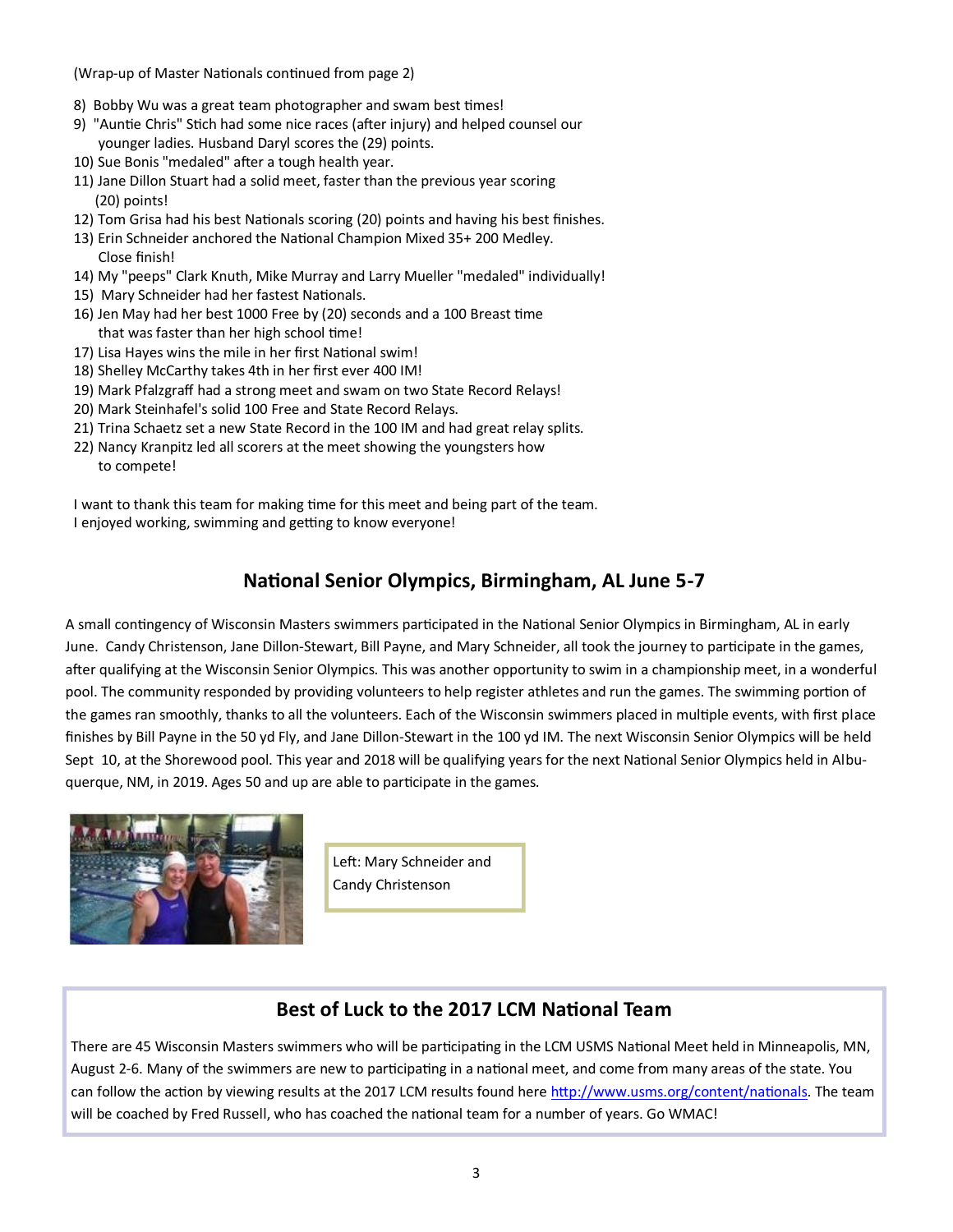## **State LCM Meet, June, 17**

Thanks to Jeanne Seidler and her dedicated family, along with James Biles for organizing and running the state LCM meet. This is the only LCM meet held in Wisconsin during the long course season. The meet ran very smoothly, thanks to the officials. There was a lot of fast swimming, as evidenced by the 45 individual new state records, and the 4 relay state records. One of the new state relay records was for the Men's 280-319 age group. This was a group of guys currently 70 and over, who competed against each other in high school. How's that for a long time rivalry! Now, they get to swim together for Wisconsin. See the picture and comments below. For other swimmers, this was a chance to get back into competition after an absence, and for a few others, it was a warm-up for competition at long course nationals.





Breaststroke event at State meet Swimmers ready to start their race

#### **Salute to New LCM State Record for Men's 280-319 200 Free Relay**



L-R: Tom Meehan, Larry Mueller, Art Luetke, and Greg Hollub

Comments from Art Luedtke about the relay swim:

Super swim you guys! … and to our anchorman Tom, who swam his 50m without a breath! For kicks, I know that there's two pacemakers between us, and I have two stents. By the way, the old record of 2:23.20 was from 8/1/1988, set by Herb Howe, Perry Rockwell, Earl Huxhold, and Lynn Surles. May our Record last just as long.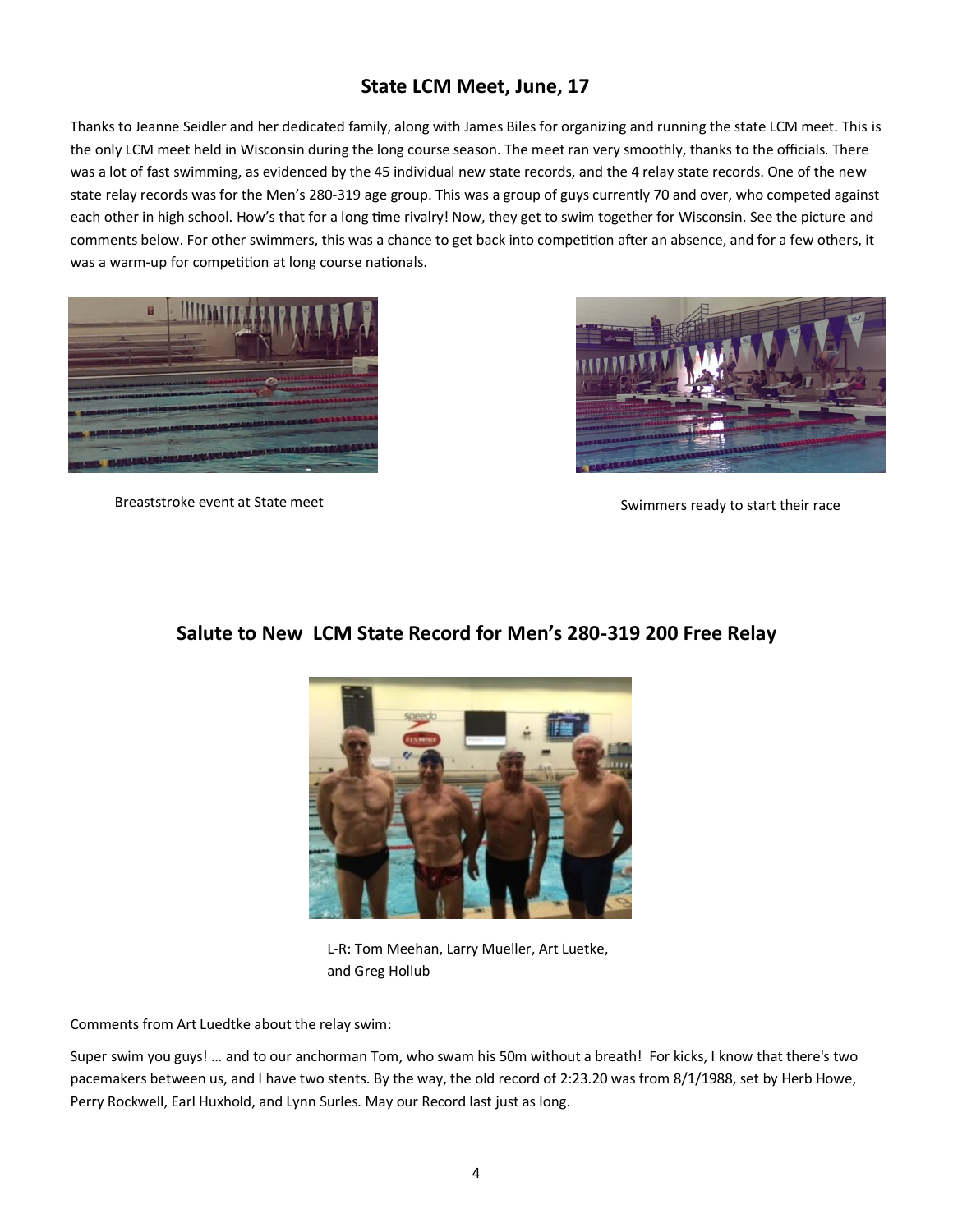## **New State Records are Up-To-Date**

Below and following are the new state records for SCY, SCM, and LCM. All records are now up-to-date. If you achieved a new state record that is not recorded, please contact Jeanne Seidler, by email, at WIViceChair@usms.org, giving details of which meet you achieved the record at, the date, the state the meet was held in, the event, and the time.

| Age Group    | Event            | Time    | <b>Names</b>                                                      | Meet      |
|--------------|------------------|---------|-------------------------------------------------------------------|-----------|
| $W$ 18 +     | 200 Free Relay   | 1:38.93 | Ashley Bolin, Elle Meinholz,<br>Leah Schneider, Marissa Yontz     | <b>CA</b> |
| $M$ 55 +     | 200 Free Relay   | 1:37.96 | Mark Steinhafel, Mark Pfaltzgraff,<br>Tom Grisa, Gregory Blommel  | <b>CA</b> |
| $M$ 55 +     | 200 Medley Relay | 1:51.86 | Tom Grisa, Gregory Blommel,<br>Mark Pfaltzgraff, Mark Steinhafel  | <b>CA</b> |
| Mixed $18 +$ | 200 Free Relay   | 1:32.11 | Adam Trafton, John Henry Dasinger,<br>Ashley Bolin, Marissa Yontz | <b>CA</b> |

## **New State Relay SCY Records**

## **New SCM State Record Tribute**

#### by Dave Watts

My swims at Milford, MI, on 3/18/2017, bettered the previous Wisconsin records in the 800 and 400 SCM free. It was with humility and respect that I went for the record of the late Morgan Byers. I knew he was a Wisconsin swimming legend, and revered coach at Whitefish Bay for many years. In going for his record, I followed the precept in his obituary: "Always do your best and you'll have nothing to regret." Even though I will never be the swimmer Morgan was, I am honored to have been able to eclipse the 800 SCM mark he set 25 years ago. I will be lucky if the record I set lasts a month.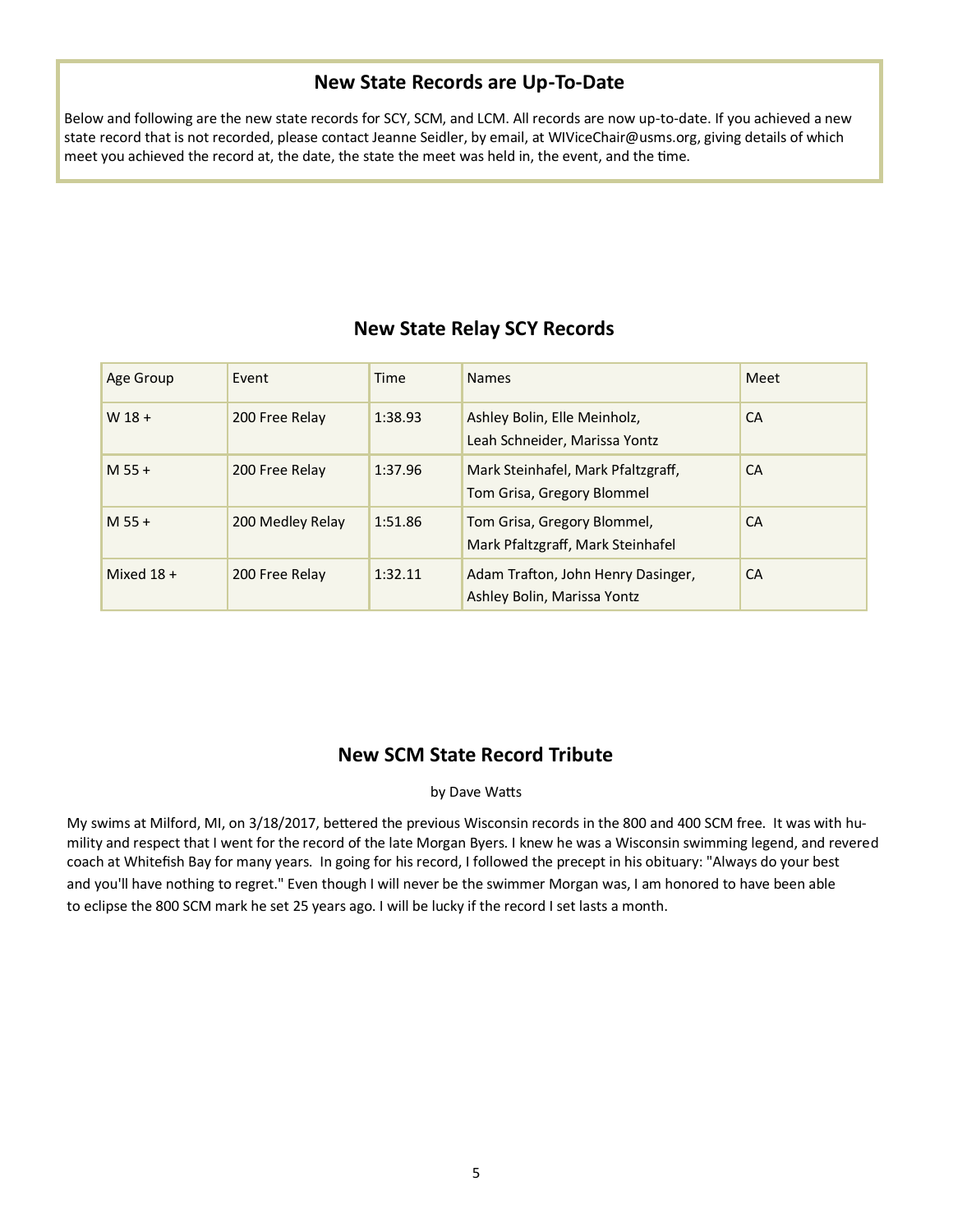| Age Group | Event            | Time     | Name                  | Meet      |
|-----------|------------------|----------|-----------------------|-----------|
| M35-39    | 200 Free         | 1:46.34  | <b>Andrew Babcock</b> | CA        |
| M35-39    | <b>100 Fly</b>   | 51.97    | <b>Andrew Babcock</b> | CA        |
| M35-39    | 100 Breast       | 1:00.01  | <b>David Parkins</b>  | WI        |
| M45-49    | 200 Free         | 1:53.60  | Mark Larkin           |           |
| M55-59    | 200 IM           | 2:16.07  | <b>Tom Grisa</b>      | CA        |
| M55-59    | 400 IM           | 5:01.60  | <b>Tom Grisa</b>      | <b>CA</b> |
| M70-74    | 200 Free         | 2:23.64  | <b>Greg Hollub</b>    | FL.       |
| M70-74    | <b>1000 Free</b> | 14:08.84 | <b>Greg Hollub</b>    | <b>FL</b> |
| M70-74    | <b>1650 Free</b> | 22:55.58 | <b>Greg Hollub</b>    | FL.       |
| M70-74    | 50 Back          | 35.83    | <b>Greg Hollub</b>    | FL.       |
| M70-74    | 100 Back         | 1:18.55  | <b>Greg Hollub</b>    | <b>FL</b> |
| M70-74    | 200 Back         | 2:57.29  | <b>Greg Hollub</b>    | FL.       |
| M70-74    | <b>50 Fly</b>    | 34.51    | <b>Greg Hollub</b>    | FL.       |
| M70-74    | 100 IM           | 1:13.71  | <b>Greg Hollub</b>    | FL.       |

## **New State Individual SCY Records**

## **New State Individual LCM Records**

| Age Group | Event          | <b>Time</b> | Name                     | Meet |
|-----------|----------------|-------------|--------------------------|------|
| W18-24    | 400 Free       | 4:44.46     | Jenny Holtzen            | WI   |
| W18-24    | 200 Breast     | 2:48.95     | Jenny Holtzen            | WI   |
| W18-24    | 400 IM         | 5:22.69     | Jenny Holtzen            | WI   |
| W25-29    | <b>200 Fly</b> | 2:39.92     | Rachel Mensch            | WI   |
| M18-24    | 50 Free        | 24.15       | Ryan O'Donnell           | WI   |
| M18-24    | 200 Free       | 2:12.30     | Max Schimanski           | WI   |
| M18-24    | <b>50 Fly</b>  | 25.44       | Ryan O'Donnell           | WI   |
| M25-29    | 200 Free       | 1:15.07     | <b>Brandon O'Donnell</b> | WI   |
| M25-29    | 200 Back       | 2:15.03     | Derrick O'Donnell        | WI   |
| M25-29    | 50 Breast      | 30.16       | Derrick O'Donnell        | WI   |
| M25-29    | 100 IM         | 58.97       | Derrick O'Donnell        | WI   |
| M25-29    | 200 IM         | 2:14.67     | Derrick O'Donnell        | WI   |
| M45-49    | 200 Back       | 2:38.27     | Jason Martin             | WI   |
| M65-69    | 200 Free       | 2:49.11     | David Watts              | WI   |
| M65-69    | 400 Free       | 6:02.79     | David Watts              | WI   |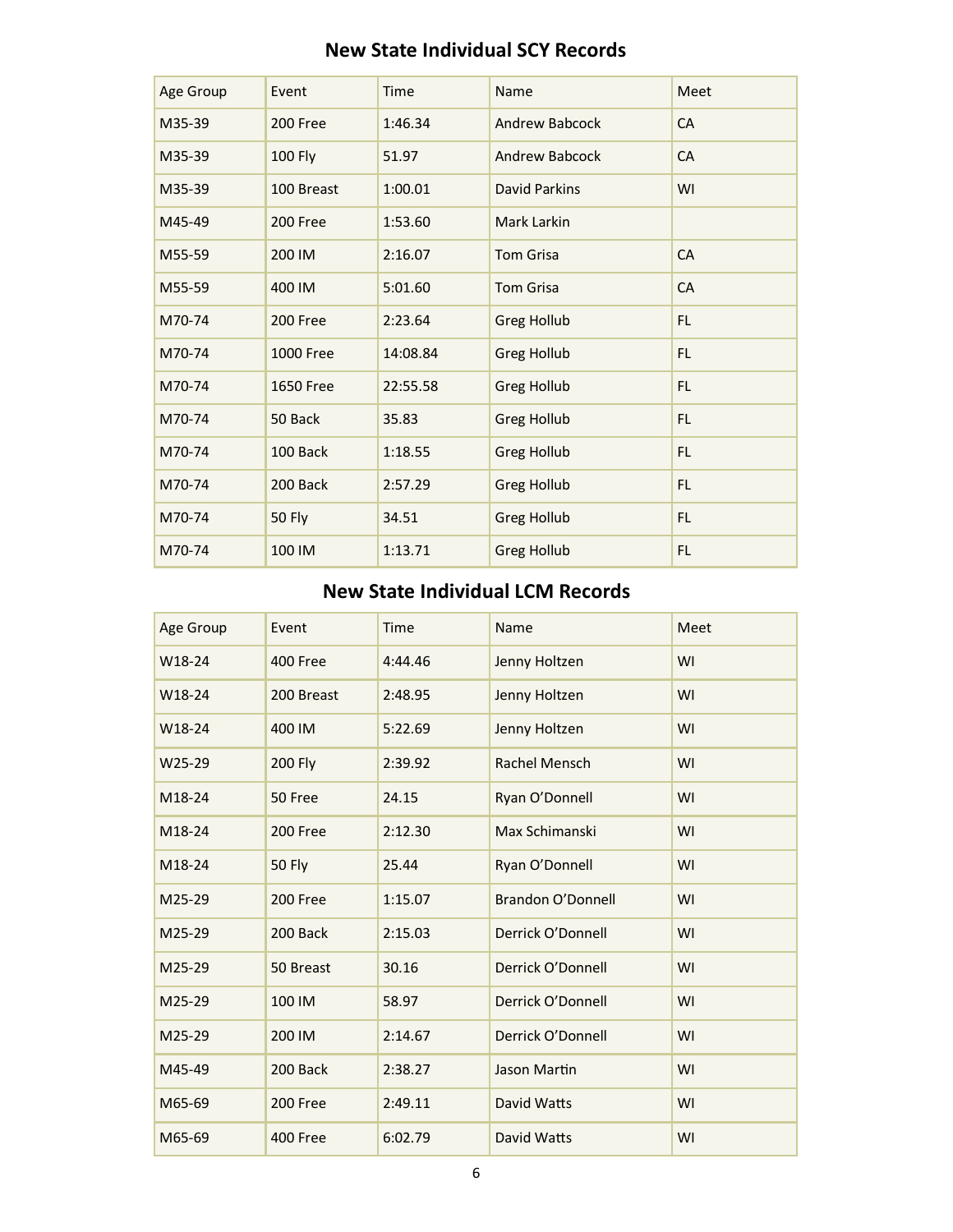|  | <b>New State Individual SCY Records</b> |  |
|--|-----------------------------------------|--|
|  |                                         |  |

| Age Group | Event            | <b>Time</b> | Name                 | Meet |
|-----------|------------------|-------------|----------------------|------|
| W18-24    | <b>50 Fly</b>    | 25.65       | Marissa Yontz        | CA   |
| W25-29    | 200 Free         | 1:56.36     | <b>Ashley Bolin</b>  | CA   |
| W25-29    | 100 Free         | 52.36       | Hannah Saiz          |      |
| W25-29    | 500 Free         | 5:04.75     | Hannah Saiz          |      |
| W25-29    | <b>1000 Free</b> | 10:10.67    | Hannah Saiz          |      |
| W25-29    | <b>100 Fly</b>   | 54.74       | Hannah Saiz          |      |
| W25-29    | 200 IM           | 2:09.45     | <b>Ashley Bolin</b>  | CA   |
| W25-29    | 400 IM           | 4:34.80     | <b>Ashley Bolin</b>  | CA   |
| W30-34    | <b>200 Fly</b>   | 2:21.04     | Leah Schneider       | CA   |
| W40-44    | 100 Breast       | 1:07.93     | <b>Trina Schaetz</b> | CA   |
| W40-44    | 100 IM           | 1:02.09     | <b>Trina Schaetz</b> | CA   |
| W45-49    | 200 IM           | 2:24.44     | Lisa Hayes           | CA   |
| W60-64    | 50 Free          | 27.61       | Melinda Mann         | FL.  |
| W60-64    | 100 Breast       | 1:16.55     | Melinda Mann         | FL.  |
| W60-64    | 200 Breast       | 2:55.55     | Melinda Mann         | FL.  |
| W60-64    | <b>50 Fly</b>    | 29.77       | Melinda Mann         | FL.  |
| W60-64    | <b>100 Fly</b>   | 1:07.26     | Melinda Mann         | FL.  |
| W60-64    | 100 IM           | 1:09.40     | Melinda Mann         | FL   |
| W70-74    | 100 Free         | 1:21.92     | Candy Christenson    | FL.  |
| W70-74    | <b>500 Free</b>  | 8:12.05     | Candy Christenson    | FL.  |
| W70-74    | <b>1000 Free</b> | 16:13.24    | Candy Christenson    | FL.  |
| W70-74    | 50 Breast        | 44.83       | Candy Christenson    | FL.  |
| W70-74    | 100 Breast       | 1:43.72     | Candy Christenson    | FL.  |
| W70-74    | 200 Breast       | 3:55.07     | Candy Christenson    | FL.  |

## **New State Individual SCM Records**

| Age Group | Event      | <b>Time</b> | Name                 | Meet |
|-----------|------------|-------------|----------------------|------|
| M65-69    | 800 Free   | 12:27.24    | David Watts          | MI   |
| M65-69    | 200 Back   | 3:10.41     | Carl Millholland     | WI   |
| M65-69    | 200 IM     | 3:24.03     | Carl Millholland     | WI   |
| M80-84    | 50 Free    | 39.97       | Gary Bezella         | WI   |
| M85-89    | 50 Back    | 1:01.84     | <b>Fred Salzmann</b> | WI   |
| M85-89    | 50 Back    | 1:01.84     | <b>Fred Salzmann</b> | WI   |
| M85-89    | 100 Back   | 2:14.96     | <b>Fred Salzmann</b> | WI   |
| M85-89    | 200 Back   | 4:44.37     | <b>Fred Salzmann</b> | WI   |
| M85-89    | 200 Breast | 6:41.10     | <b>Fred Salzmann</b> | WI   |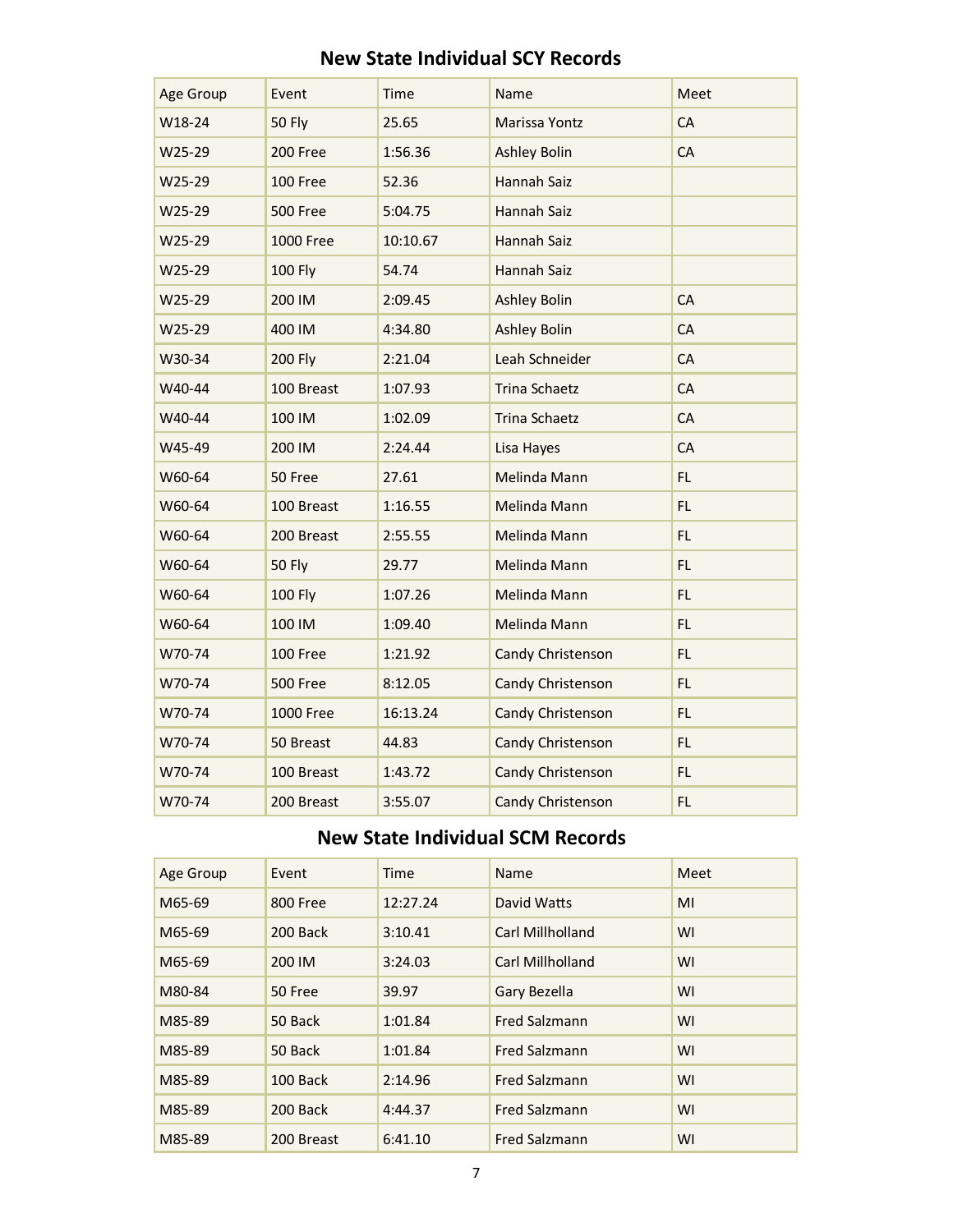## **New State Individual LCM Records**

| Age Group | Event      | Time     | Name                 | Meet      |
|-----------|------------|----------|----------------------|-----------|
| M70-74    | 50 Free    | 31.21    | <b>Tom Meehan</b>    | Schroeder |
| M70-74    | 100 Free   | 1:13.23  | Tom Meehan           | Schroeder |
| M70-74    | 200 Free   | 2:47.94  | <b>Greg Hollub</b>   | Schroeder |
| M85-89    | 200 Free   | 4:43.41  | <b>Fred Salzmann</b> | Schroeder |
| M55-59    | 400 Free   | 5:04.98  | Mark Pfaltzgraff     | Schroeder |
| M55-59    | 400 Free   | 4:52.99  | <b>James Biles</b>   | Schroeder |
| M85-89    | 400 Free   | 9:46.31  | <b>Fred Salzmann</b> | Schroeder |
| F25-29    | 800 Free   | 10:34.01 | Molly Woodford       | Schroeder |
| M55-59    | 800 Free   | 10:14.45 | <b>James Biles</b>   | Schroeder |
| M55-59    | 50 Back    | 34.01    | <b>Thomas Grisa</b>  | Schroeder |
| M65-69    | 50 Back    | 42.82    | <b>Bruce Bader</b>   | Schroeder |
| M70-74    | 50 Back    | 39.71    | Tom Meehan           | Schroeder |
| M55-59    | 100 Back   | 1:13.05  | <b>Thomas Grisa</b>  | Schroeder |
| M55-59    | 200 Back   | 2:43.27  | <b>Thomas Grisa</b>  | Schroeder |
| M65-69    | 200 Back   | 3:38.01  | <b>Bruce Bader</b>   | Schroeder |
| M85-89    | 200 Back   | 4:44.40  | <b>Fred Salzmann</b> | Schroeder |
| M60-64    | 50 Breast  | 37.51    | Robert Hoganson      | Schroeder |
| F70-74    | 50 Breast  | 54.55    | Candy Christenson    | Schroeder |
| M80-84    | 50 Breast  | 53.53    | George May           | Schroeder |
| F70-74    | 100 Breast | 2:08.78  | Candy Christenson    | Schroeder |
| F70-74    | 200 Breast | 4:40.50  | Candy Christenson    | Schroeder |
| M80-84    | 200 Breast | 4:24.13  | George May           | Schroeder |
| M60-64    | 200 IM     | 2:58.93  | Dave Ludeman         | Schroeder |
| F70-74    | 200 IM     | 4:23.54  | Candy Christenson    | Schroeder |
| F25-29    | 400 IM     | 5:56.02  | Rachel Mensch        | Schroeder |